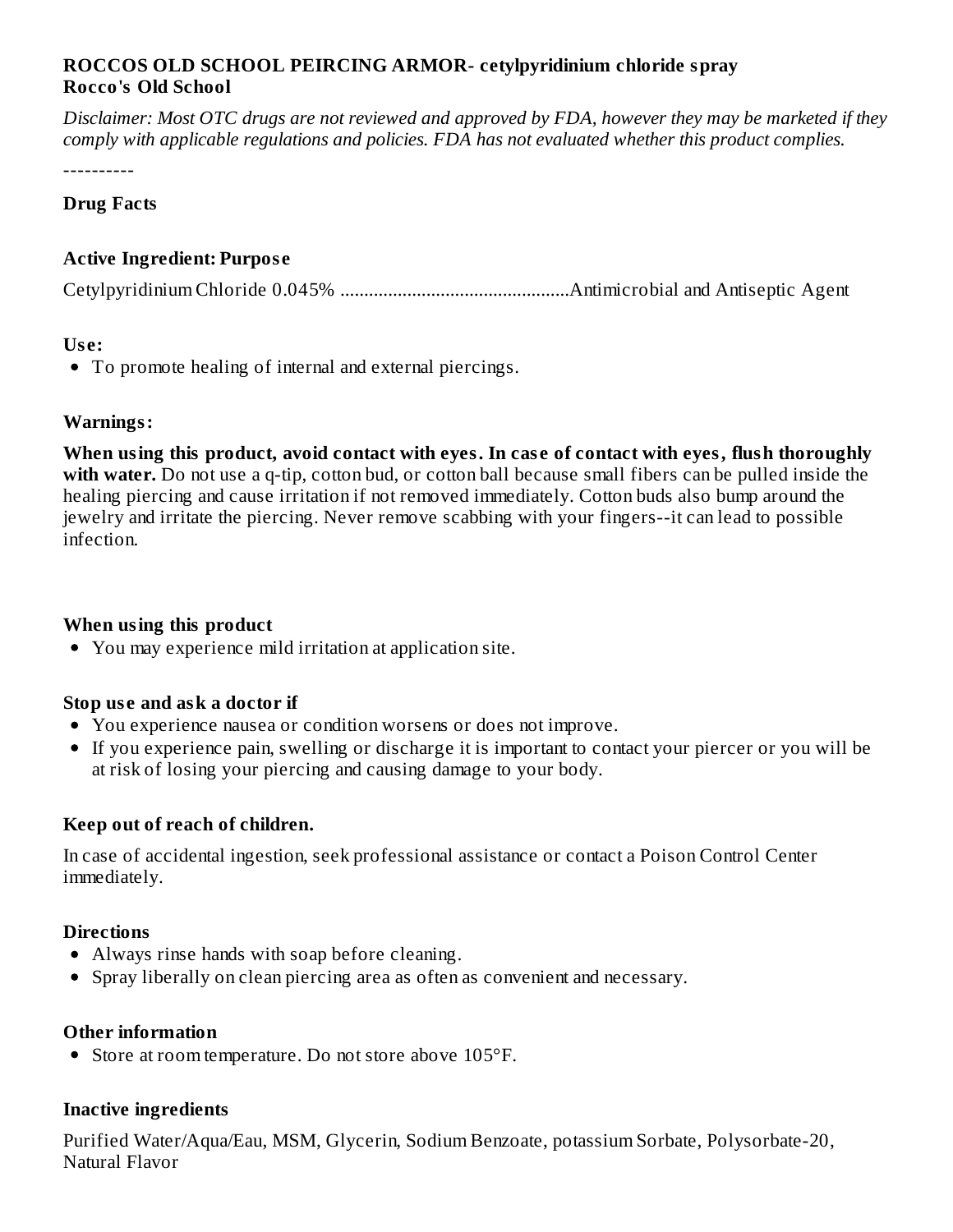### **Questions?**

661-877-4280 Placeholder Text



Die needs to be resized to fit a 2oz

| <b>ROCCOS OLD SCHOOL PEIRCING ARMOR</b><br>cetylpyridinium chloride spray                 |                |                    |                                           |               |                         |  |  |  |  |
|-------------------------------------------------------------------------------------------|----------------|--------------------|-------------------------------------------|---------------|-------------------------|--|--|--|--|
|                                                                                           |                |                    |                                           |               |                         |  |  |  |  |
| <b>Product Information</b>                                                                |                |                    |                                           |               |                         |  |  |  |  |
| <b>Product Type</b>                                                                       | HUMAN OTC DRUG | Item Code (Source) |                                           | NDC:24488-011 |                         |  |  |  |  |
| <b>Route of Administration</b>                                                            | <b>TOPICAL</b> |                    |                                           |               |                         |  |  |  |  |
|                                                                                           |                |                    |                                           |               |                         |  |  |  |  |
| <b>Active Ingredient/Active Moiety</b>                                                    |                |                    |                                           |               |                         |  |  |  |  |
| <b>Ingredient Name</b>                                                                    |                |                    | <b>Basis of Strength</b>                  |               | Strength                |  |  |  |  |
| <b>CETYLPYRIDINIUM CHLORIDE</b> (UNII: D9OM4SK49P) (CETYLPYRIDINIUM -<br>UNII:CUB7JI0JV3) |                |                    | <b>CETYLPYRIDINIUM</b><br><b>CHLORIDE</b> |               | $.027$ mL<br>in $60$ mL |  |  |  |  |
|                                                                                           |                |                    |                                           |               |                         |  |  |  |  |
|                                                                                           |                |                    |                                           |               |                         |  |  |  |  |